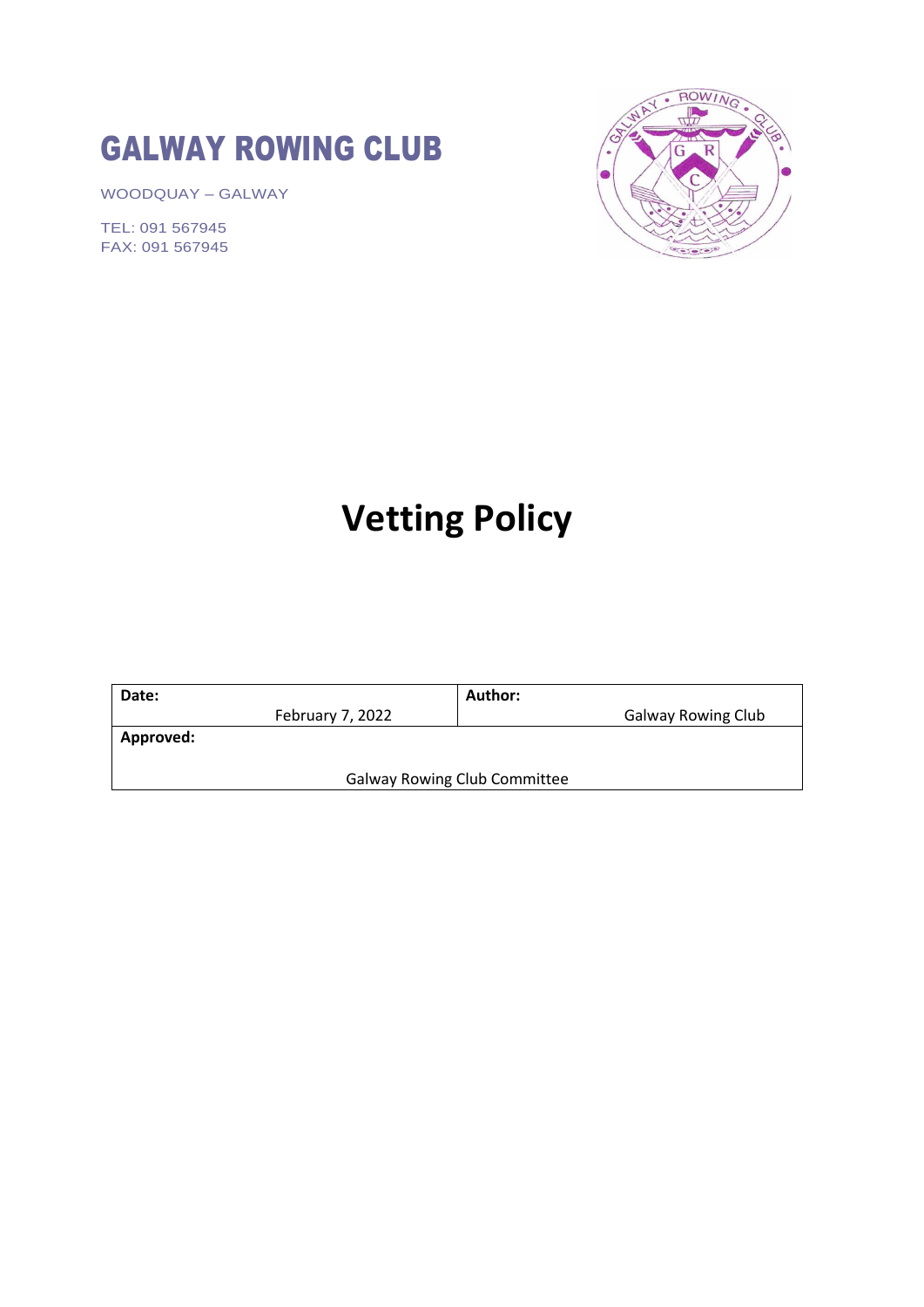## **Section 1 – Introduction – Responsibility**

Galway Rowing Club has statutory obligations to obtain vetting disclosures for all persons carrying out relevant work with young people.

Rowing Ireland is responsible for processing applications through the relevant body in the Republic of Ireland.

There are two types of vetting checks available to Rowing Ireland – through the National Vetting Bureau and Access NI.

(1) Republic of Ireland - Rowing Ireland is a Registered Organisation with the National Vetting Bureau (NVB) with two appointed Liaison Persons and one Clerical Officer.

Legislation and Information relating to Republic of Ireland:

- The National Vetting Bureau (Children and Vulnerable Persons) Act 2012 to 2016
- Criminal Justice (Spent Convictions and Certain Disclosures) Act 2016 Part 3
- Civil Service Commissioners Act 1956 Child Care Act 1991 Sections 5; 61; 65 Data Protection Act 1988/2003
- Children's Act 2001 Section 258 Private Security Authority Act 2004

## **Section 2 – Vetting Policy – Why?**

Vetting is part of Galway Rowing Club's recruitment and selection process and is a requirement for certain roles working with young people who are under the age of 18.

Within the structure of Galway Rowing Club many positions will have unsupervised access to young people and / or information that may be deemed sensitive or personal regarding young people. Vetting is therefore a means to reducing risk of harm to young people within the sport.

Vetting is required by law, with certain differences in each jurisdiction. The legislation together with this Galway Rowing Club Vetting Policy means that vetting is mandatory for all members of Galway Rowing Club seeking to engage with young people.

The vetting process does not provide clearance for people, but provides information that may be relevant for Galway Rowing Club to decide the suitability of an individual to carry out a certain role working with or having access to young people.

Vetting is one of the measures to protect Galway Rowing Club and its members against possible perpetrators of abuse by being a barrier to an individual who is unsuitable to work with young people.

**All such positions must be successfully vetted before an individual is allowed to take up their chosen position(s) or attend any relevant Galway Rowing Club activity.**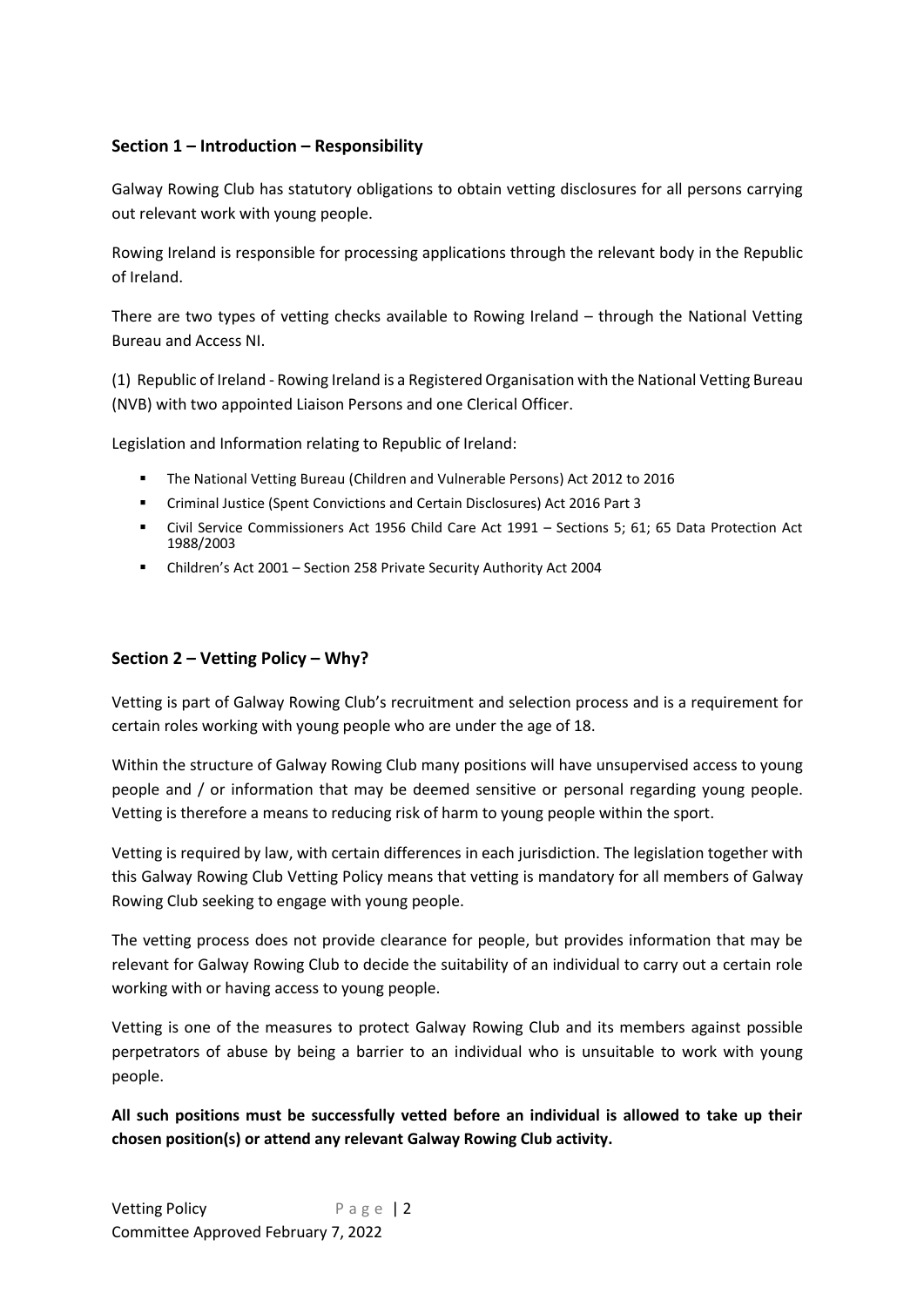All applicants requiring vetting must be aware of this policy - The Vetting Policy -at the time of application.

## **Section 3 – Vetting Policy – Who?**

All persons applying for a role that provides an opportunity for unsupervised access to young people must undergo the vetting process. These positions are referred to as undertaking relevant work or activity (NVB) defined in the National Vetting Bureau (Children and Vulnerable Adults) Act 2012 to 2016.

Individuals who must be vetted will include but not limited to the following:

- Committee members
- Children's Officer / Designated Liaison Person
- Parent duty where the same parent provides duty for two or more sessions in any week
- Coach
- Others as deemed necessary

All the above positions must be successfully vetted before an individual is allowed to take up their chosen position(s).

The requirement for vetting must be included in any job description. Once an individual intends to apply for any vetted position a vetting application must be submitted for processing.

An appointment to a vetted position is subject to a successful vetting outcome.

#### **Vetting young people under 18 years old**

Any individual under 18 years of age in the Republic of Ireland and applying for any of the required positions must undergo vetting prior to taking up the position.

Any person under 18 years of age completing a vetting application must obtain the permission of their parent/guardian.

#### **Previous Residence**

Any individual who has been resident in the Republic of Ireland for less than one year (taken from the date of the initial vetting application) will be asked to provide a police check from their previous country and will be required to undergo a recheck after 12 months.

#### **Re-vetting individuals**

Galway Rowing Club require individuals to be re-vetted as follows:

Re-vetting is required 3 years after a Certificate is issued whilst working on an on-going basis (employee & volunteer) within Rowing Ireland